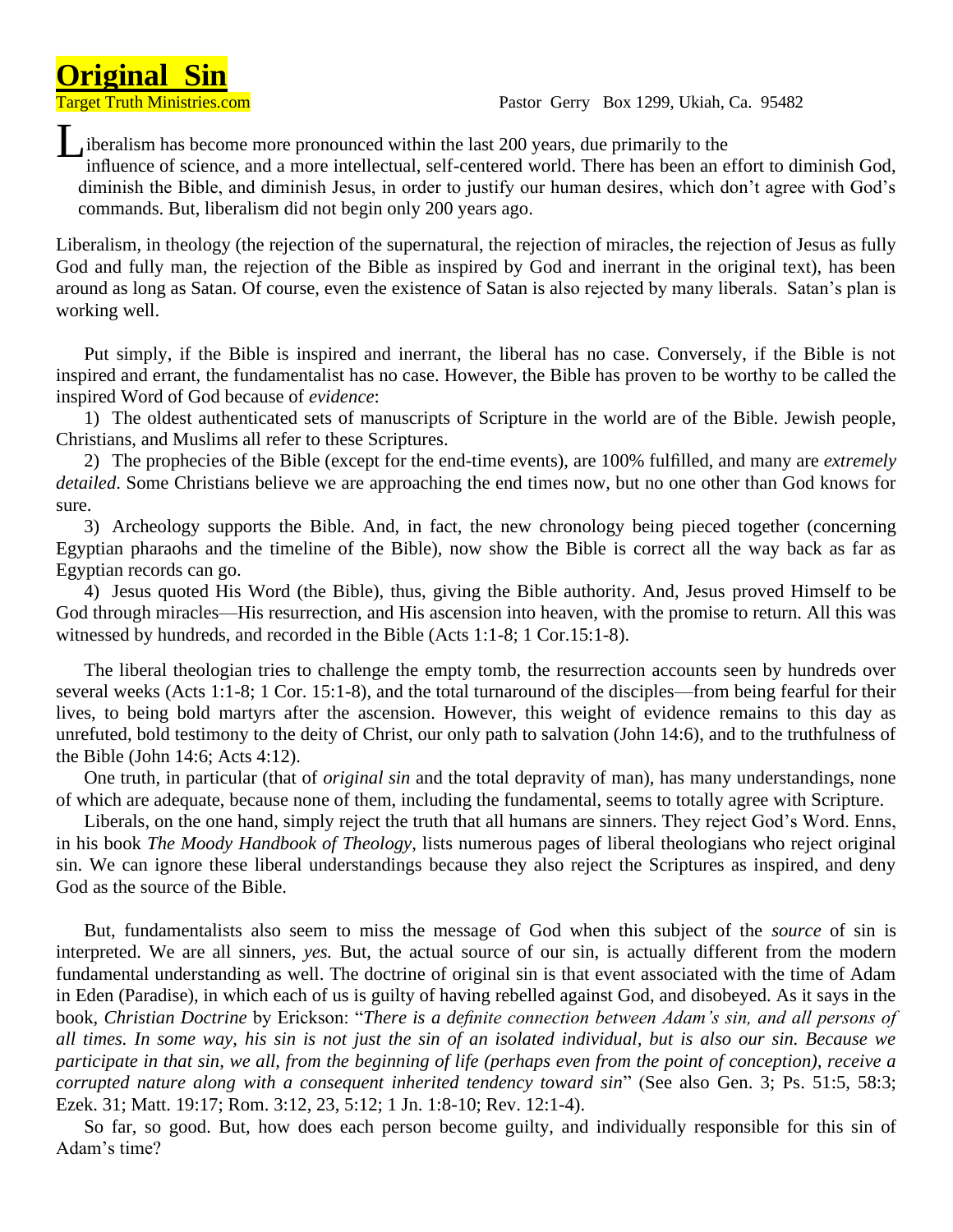Some theologians suggest that each generation either *inherits* sin, or has sin *imputed* (declared), upon them from Adam. Additionally, there is also some disagreement amongst various fundamentalists as to whether a child is considered saved before that child's "age of accountability." In other words, a child is a sinner (supposedly because of Adam), but somehow, not guilty of sin until some age of accountability. Somehow, a child, even though a sinner, is saved without being *born again* (John 3:3-7). There is, however, no scriptural evidence to support these views. Passages (such as 2 Sam. 12:23; Matt. 18:3, and 19:14), fall short of saying that children are saved because of their age. Romans 7:9 is used by some to say that children are innocent until their age of accountability, meaning that when a child understands their sin, then, at that point, a child becomes subject to the condemnation of God.

However, Romans 5:12-14 states we are all condemned to death because of our sin, even though we may not have received the law yet. Jesus actually warns us against restraining, or hindering a child from accepting Him, which indicates each child *individually* must trust in Jesus, and does not imply an automatic salvation if they die young, or die due to abortion.

The source of original sin has been attributed by many theologians to various forms of imputation from Adam. It is commonly said "*As the sin of Adam is imputed to me, so also is the righteousness of Christ imputed to me*." Christ's righteousness *is* declared (imputed), to each follower (Rom. 4:16-25). However, there is no scriptural support for the imputation of Adam's sin to other people. Adam, by some, is defined as a representative of us all by being a "federal head," or leader, or representative of us all. Others refer to the natural headship explanation (The Truducian Theory), where we supposedly inherit our "soul," as well as a physical body from our parents. Therefore, we supposedly inherit sin through the blood, along with our flesh body, which is subject to death from Adam down through the generations.

Donald Guthrie in *New Testament Theology* (1981, pgs. 210-211), states that: "*Although Paul maintains that sin entered this world through Adam (Rom. 5:12), Paul does not argue from the one (Adam), to the many (all people), as if he were heaping the responsibility of everyone's sin on Adam's head*." In Paul's theology, we are each individually responsible for our sin in the past (Rom. 5:12).

To quote Rabbi Joseph Telushkin, "*The idea that every child is born damned for the sin of Adam is alien to Jewish thought*."

To quote J.W. MacGorman, "*Much of the misunderstanding of Romans 5:12-21 has stemmed from a translation error in the Latin Vulgate of the fourth century, where the Greek text states 'because all sinned,' was mistakenly rendered 'in whom all sinned,' with Adam regarded as the unnamed antecedent of 'in whom'*. And, again in the seventeenth century Johannes Cocceius proposed a *theory* of God entering into a covenant with Adam as the 'federal head' of the human race (The Traducian Theory). This greatly influenced the Reformation. However, there is not one shred of biblical evidence of this."

We do *inherit death*, the result of sin, but *not the sin* of Adam. Erickson describes the imputation of the righteousness of Christ as "*not a matter of transferring righteousness from Him to me, as it is a matter of bringing the two of us together, so that we hold all things in common.*" However, this is not the same philosophy of imputation that is used to describe the imputation of sin to us from Adam, which is described by many as a physical transfer as part of our flesh birth (The Traducian Theory). As stated by Erickson concerning sin, "*It is a matter of transferring Adam's sin and sinful nature to me*." These various philosophies try to explain why the Bible teaches that each of us is a sinner, *even in the womb*, before we are even born—but they fall short of using actual Scripture to support these various imputation theories.

Scripture points to God knowing *before* the creation of the world, *before* our birth, that all are sinners, and in need of His (Jesus') sacrifice to be saved. (Ps. 51:5, 58:3; Matt. 19:17; Acts 2:23; Eph. 1:4-5, 11; Rom. 3:12, 23, 8:28-30, 9:11-16, 11:2, 7; Rev. 12:1-4). The biblical description of us having a relationship with God prior to this flesh age of grace is not the pagan preexistence, which Hindu and Eastern mysticism believe in, where souls without bodies exist somewhere out there in the universe, waiting to be born into a flesh body. The Bible describes our relationship with God in Paradise/Eden as broken due to sin, and our need to be born as flesh to have an opportunity for salvation (John 3:1-7).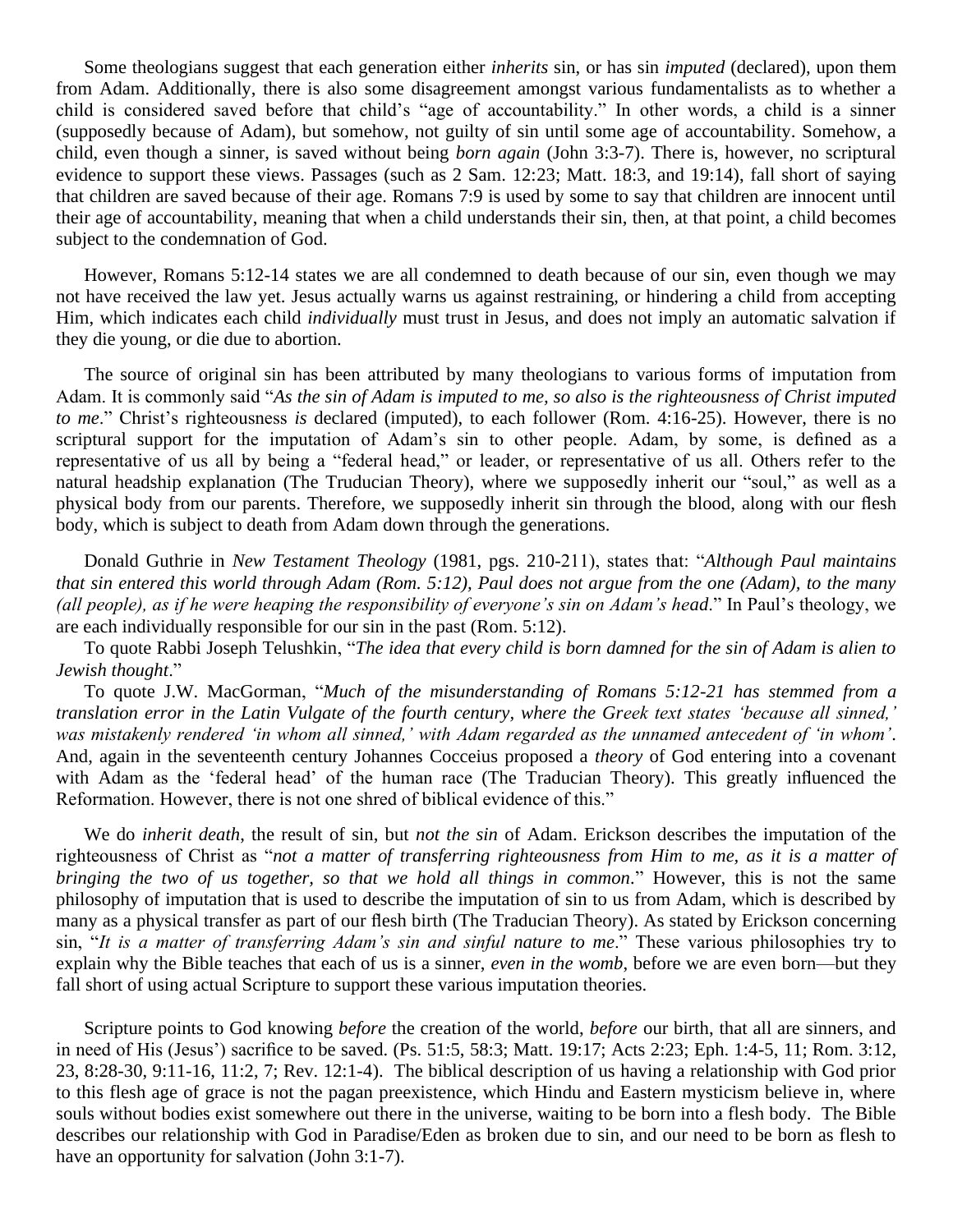There is no scriptural comparison of the imputing of Christ's righteousness, and the so-called "imputing" of Adam's sin to us. The imputing of Christ's righteousness is *not* to all. Whereas, the *supposed* "imputing of sin" from Adam *is* to all. All will die, but Romans 5:15 and 19 state: "many," *not* "all" were affected by Adam. All have sinned, but not all are saved. Concerning the concept of being joined together with Christ, the picture presented in the Bible is one of being given new clothes, of our clothes being washed, of being represented to the Godhead by Jesus as being given a right standing, of being justified, of Jesus' righteousness being placed into my account to pay off my debt, so that I am presented debt-free to the Godhead. Those who are declared righteous receive a new, material, supernatural body, but do not receive God's powers.

In the same way, we inherit our corrupt flesh physically from Adam, but *not* his sin. From Adam we are materially made flesh, and do inherit death, but *not* Adam's sin. As it says in Romans 5:12, "*we all sinned*" (past tense), meaning we each are responsible for our own sin *in the past*, and therefore, all are condemned to death in this age (John 3:18).

This is further confirmed in Romans 5:19, where the passage says that "many" were made sinners. This can only be true if the fall occurred in Eden (where *many* fell, but *not all*—Rev. 12:3-4). Many of the nations of this world (the fallen), will be restored (Ezek. 47:21-23; Deut. 32:7-8—v8 in the Septuagint reads "angels of God"—ben el, *not* "sons of Israel"—the fallen host of heaven have become the nations of this world). Romans 5:19 would have to read "all" were made sinners (if referring to this age), because all other passages tell us we are "all" sinners, even at conception—not one is righteous.

Because we are created in the image of God, and God is good, and God loves us, many assume babies are innocent. There is a complete disconnect between what we think about ourselves (being good), and what the Bible actually records (John 3:18; Rom. 3:10-12). Babies are destined for hell. Babies are not innocent. All are sinners because all have sinned (past tense), and we are all condemned to hell at conception. Many people seeking truth are caused to reject a personal relationship with God, because God is presented today as arbitrary and unjust, when: 1) God is seen as declaring us sinners at conception, seemingly without us being somehow personally responsible for sin and, 2) When God predestines some to eternal life in His kingdom, while others are predestined to hell (see the section on **Predestination**).

In Christianity, today, we don't begin with the understanding that we are all condemned to death because we are all sinners. Instead, we mistakenly begin with the understanding that God loves us, and immediately find conflict with God's Word, which says He condemns us to death from conception. If we correctly present the truths of original sin, predestination, final states, and the millennium, people would clearly understand their *personal responsibility* for their sin, and their true *need* for the sacrifice of Jesus, and God's overall plan of *reconciliation*.

More than ever, in a pluralistic society, where people are seeking truth, we, today, are confronted by Christian understandings of how we arrive at doctrines, or truths, which are not supported by Scripture. Instead, conclusions are reached by good intentions, and the philosophies of man. For the person who can accept Jesus by simply hearing that God loves us, and died for us, there is no problem for them on how we arrive at our understanding of truth and doctrines. But even Christians such as this will have questions, once they begin reading Scripture.

Christianity needs to evaluate its own misunderstandings of how we arrive at our conclusions. Ironically, we can accept the *conclusions* of these doctrines (the truths of original sin and predestination), in the same way as conventional, traditional, conservative Christianity. But, we understand from Scripture, that *the reason* we arrive at the conclusions of these doctrines, or truths, is completely different from today's conventional Christian teaching. It is imperative that our teachings represent Scripture, and not philosophy.

From Adam, we inherit a flesh body, death, and a sinful nature, but *not* the original sin we are each responsible for, just as from Christ, we do *not* inherit righteousness, rather righteousness is declared to us (or put on us), if we have faith and trust in Christ. Righteousness is deposited to our account, we are clothed in a new garment, we are adopted, we are grafted in, as a result of *God leading* some to accept Jesus as our Lord and Savior.

One need not accept the supposition that we have all been imputed with the actual sin of Adam. And then, that God, by His sovereign will, arbitrarily selects some to be saved, and the rest to perish (as it is presented by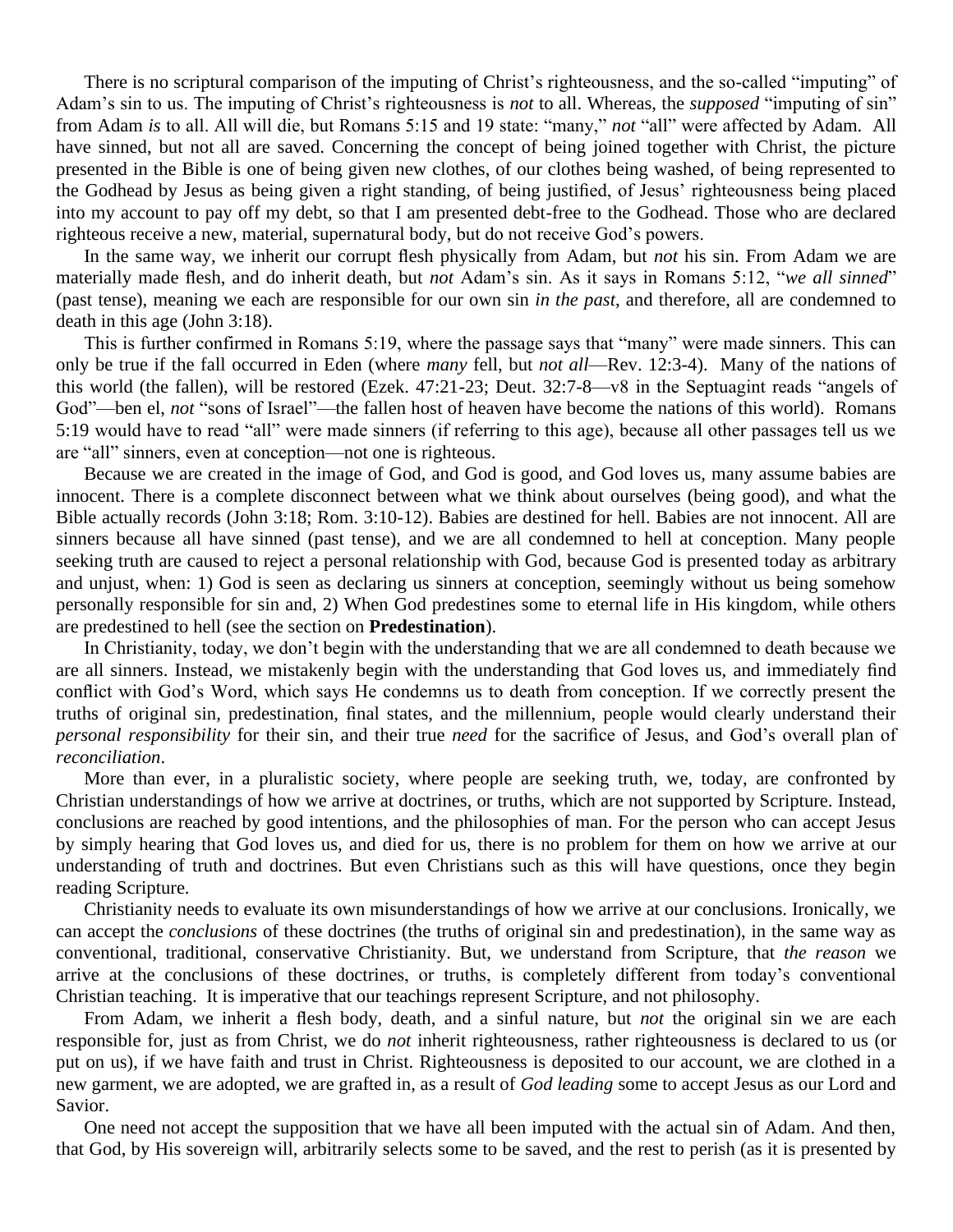some fundamentalists). That requires Adam's sin to be transferred to me, not of my will, but of God's decision to somehow declare us as sinners at conception in the womb. Scripture does not seem to support this. We are guilty of sin in the womb because of our own personal sin in the *past* (Rom. 5:12).

The early church understood that babies were sinners, and subject to eternal separation from God (the Church fathers thought that baptism might save them, so they required infant baptism). Babies are not innocent, and theologians agree we all are sinners, and therefore, we sin. However, they have struggled with the exact event which makes us sinners in the first place, even as a baby, even in the womb. Many Church fathers found it difficult to accept any concept of what we would call inherited guilt. To most of them, disobedience was a *personal act*, repeated in each individual, but *not* directly inherited from Adam (4). We are *guilty* of sinning because of our own *personal decision* to disobey God, and not simply because Adam sinned. We inherit a sinful nature from Adam, as well as death, but we are *personally* guilty of sin, at conception, in the womb, because of our own *personal* action in the *past*.

Theologians basically agree that the Greek words Paul used in Romans 5:12 means that each person, *individually*, in the *past*, turned from God. The *aorist* tense is used specifically by Paul when he says "we all sinned," pointing to a single *past* action *somehow tied* to the sin of Adam in the past.

This same reference to "all have sinned" (meaning a turning from God in the past), is referred to in many other passages as well (Ps. 51:5, 58:3; Ezek. 31; Jer. 1:5; John 3:18; Acts 2:23; Rom. 1:20-32, 3:12, 23; 1 Jn. 1:8-10; Rev. 12:1-4). Romans 5:12 also says that through one man (Adam), sin entered into the world (kosmos). Yet, we know sin existed earlier, with Satan, in Paradise (Eden), prior to anyone else sinning, and prior to "this" world (age). Adam did bring sin into "*this world*" (this creation), but Adam and Satan sinned originally in Eden/Paradise. Scripture indicates that we did also. Romans 3:10-12 reads that *all* turned aside *together* we have become worthless. Romans 3:23 reads that "all have sinned"—a past action. In Job 10:9, 33:4-6, note that Adam was not the only one created from clay (to be eternal in Eden), and has now become flesh. This is an indication we were all created in Eden as clay (to be eternal), and exist now in the flesh to die because of our sins.

The words "we all sinned" in Romans 5:12, are interpreted by some to mean that all mankind sinned because of their being descendants from Adam. In Joshua 7, the story is often used to explain the Jewish understanding of how one man's sin was linked to the family. One should note, however, that in Joshua 7, only *contemporaries* were included in God's judgment, not future generations. Those who were direct family members, in existence at the time of the sin, were judged, not future generations of Israel. This Jewish understanding actually agrees with the understanding of all the host of heaven, who were *contemporaries* of Eve (and deceived like Eve), being the ones judged as sinners—not future generations of humans (Deut. 24:16; Ezek. 18:20).

In Romans 5:13-14, we are told that all are condemned to death because of sin (even though those generations from Adam to Moses were not guilty of sin). So, obviously, they were guilty of some sin *in the past*, as they were not guilty of sins during their lifetime (in this creation), which were listed in the law given to Moses *later*. Therefore, the sin of which they are guilty is their sin in Eden, the original creation.

The sin of Adam was trespassing (*abar*—Hosea 6:7), against the law given by God directly to Adam, not to partake of a certain tree. The sin of Eve was allowing herself to be deceived, and missing the mark (Hebrew c*hata*, Greek—*hamartano*—Rom. 3:23, 5:12), or falling short. Thus, all are sinners (*chata, hamartano*), even though many did not transgress the laws of God given to Moses (Rom. 5:13-14), like Adam did. Adam (a son of God), had the law. But, we are sons of man (Luke 3:38).

The doctrine of original sin (we are all sinners at conception), is not changed by rejecting these various understandings of imputation, etc. But, how we view the *actual source* of original sin does affect our understanding of our true relationship with God, His justice, and our *real need* for redemption and reconciliation, even at the point of conception in the womb. We are not good people who *become* sinners—we are sinners who *need* reconciliation, or we go to hell.

As it says in the book *Christian Doctrin*e, by Guthrie, "*The word "Adam" means simply "man" in Hebrew. The story of Adam is the story of every man*." The proper name "Adam" was not really applied to one certain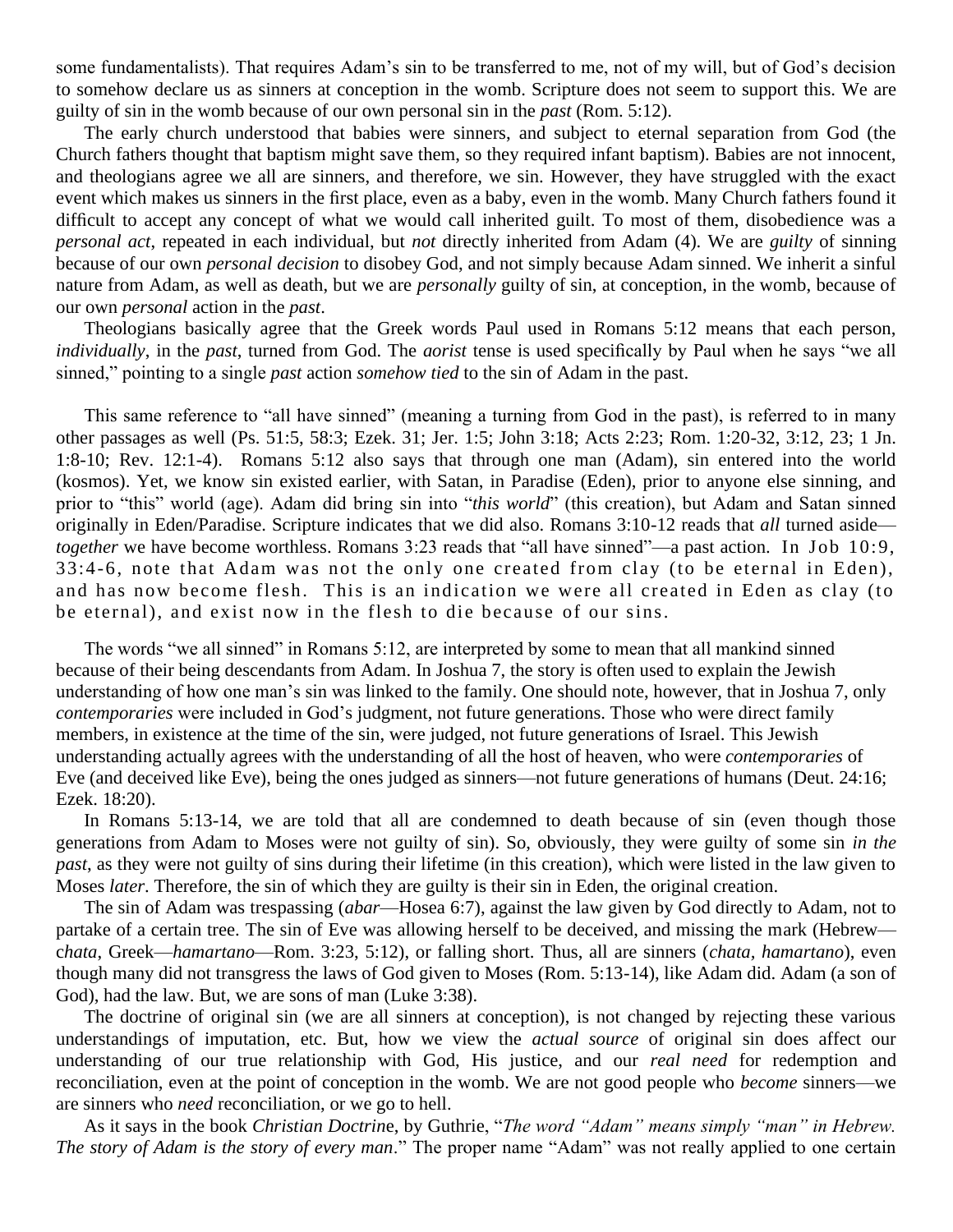person until God chose one man, a certain "Adam," to be expelled from Eden/Paradise, to the earth we now know, to begin the flesh human age we are all in now.

In Matthew 20:28, it says that Jesus died to pay a ransom for *many* (not all). One pays a ransom to *restore back* what was *lost*, or taken. In Romans 7:14, it says that we are sold as a slave into sin. We are stuck in sin, and need the ransom paid. The question arises, if we are sold by someone *else* into the slavery of sin, how are we then responsible for our sin? In Genesis 3, we are told how, in Eden (Paradise), *we* trusted in Satan, the deceiver. Thus, *we are responsible* for our sin, because *we* made a freewill decision to go along with Satan, turning our back on God. We are responsible for our sin against God, and God has paid the ransom to *restore* those who trust in Christ *back* into that relationship with God that we once had in Eden—reconciliation (Rom. 5:10-11).

In Isaiah 14:17, God's Word tells us that Satan doesn't want his prisoners (those who were deceived and have fallen), to go home (*back* to God's kingdom—Eden). We are prisoners here on earth (see the Message "*We're all doin' time. Want to get bailed out?*" on the Message page—Target Truth Ministries.com). Jesus, in Luke 4:18-20, tells the world that He (God in the flesh), has come to proclaim freedom to the prisoners. This piece of Scripture is a quote from Isaiah 61:1-2. Here, in Luke, Jesus did not finish the quote, which is that: "He has come to proclaim freedom to the prisoners…*and also the day of vengeance of God*." (emphasis mine). Jesus came 2,000 years ago, and proclaimed freedom to the prisoners, and restored many to His kingdom (reconciliation to all those who will trust their lives to Him), and Jesus will return very soon to bring justice to those who have not trusted their lives to Him.

God foreknew, and predestined us, *before* the foundation of the earth. Which means, He planned for salvation and judgment *before* the foundation of the world. This means we were *foreknown* to Him as sinners, which means we had sinned *before* the foundation of the world (Job 38:1-18). God does tell us (in Genesis 2:1), that all the host of heaven and earth were *finished* by the end of the 7-day creation. No new souls are being created today.

So, before the foundation of this earth age, God created us, we knew Him, we disobeyed Him, and God knew our hearts (whether we were ashamed, or displayed contempt—Gen. 3). Out of His love for us, He predestined a plan of redemption and reconciliation to save those whose hearts showed shame, such as Adam and Eve (Isa. 46:9-10). Whereas, those who showed contempt, such as Satan, are destined for destruction. Therein is the source of our freewill decision concerning our love for God (or lack of it), from which God predestined us into this earth age. We either were ashamed, or showed contempt, at the fall in Eden (Gen. 3; Job 38:4, 7; Ezek. 28, 31; Rom. 9:11-16; Eph. 1:4-5; Rev. 12:1-4).

 Many question whether we have any relationship with "angels." When Jesus was questioned about "humans," He responded by referring to "angels." Jesus tells us that angels *in heaven* do not marry, and also that in the resurrection we will be *like the angels* (Luke 20:35-36; Matt. 22:30; Mark 12:25; 2 Pet. 1:4). Jesus even remarks that at the judgment, those who deny Christ will be cast into the fire *prepared for the angels* (Matt. 25:41). What did the early Christians say? Gregory of Nyssa said the resurrection promises us nothing else than the restoration of the fallen to their ancient state, an angelic life. Chrysostom said man led life like the angels, until the fall. Gregory of Nazianzus tells us that man is a "new angel," meaning an angel now in a flesh body.

 Many wonder exactly why God uses such specific details like the 153 fish harvested on the right side of the boat in John 21:3-12. I'm not into all the number-counting schemes many get into, but John was inspired by God on a couple of occasions to use very specific numbers, both in the book of John and in the Revelation. Both the Hebrew and Greek languages used letters to refer to numbers, and numbers to refer to letters. Everyone recognizes that there is a letter-to-number representation in 666, used in Revelation 13. In the Hebrew, 153 translates to *beni Ha-Elohim* (sons of God "angels"), just as used in Genesis 6, where the fallen angels came to women before the flood of Noah. In the Greek, "sons of God" is also related to the number 153. In the Greek, the term "sons of God" translates to  $3x7x153$ , which means "The perfection of God's purpose is in the sons of God."

 Here, in John, the *beni Ha-Elohim* are not the fallen angels who are condemned by God (Jude 6), but, are the *beni Ha-Elohim* who are reconciled and saved (Romans 5:10-12). God's precise use of 153 to describe the fish harvested into His kingdom on the right side of the boat is to inform us that we have fallen (just like Adam and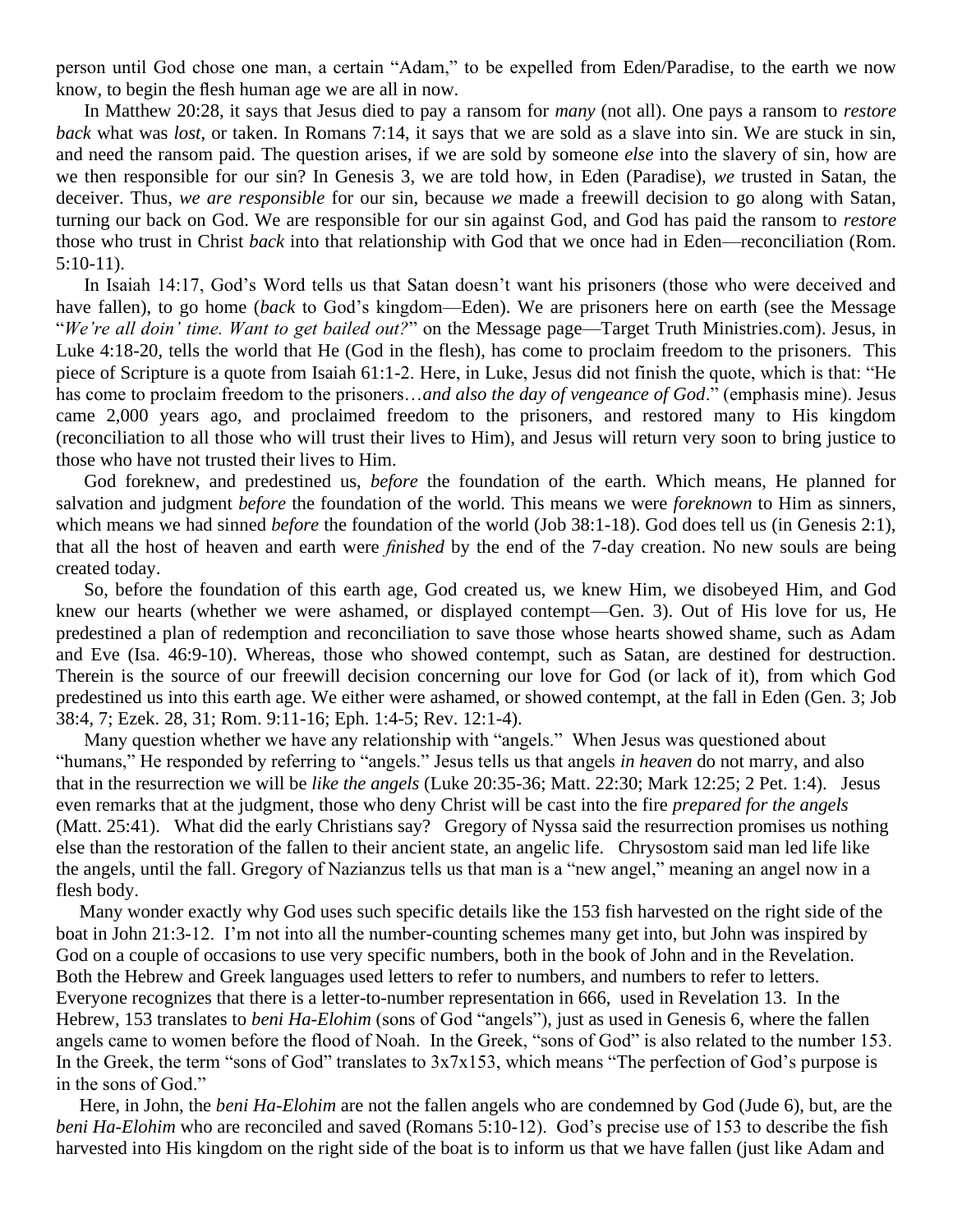Eve fell). And, just as Adam and Eve were banished to the earth to die as humans, we also will die--having been born as flesh humans. Yet, God will save all those who trust in Him (John 3:1-7)—the perfection of God's purpose—the reconciliation of the sons of God.

 John Trench, in his *Notes on the Miracles of Our Lord,* noted that this "*definite number, even as the number of the elect, is fixed and pre-ordained…being equal to the angels*." Augustine referred to the 153 as symbolically representing the saved. Jerome referred to the 153 as the elect gathered into the kingdom of God.

The picture of the host being with the Creator, prior to the fall (the separation from God), is given by Jesus in the parables in Luke 15. Note that all the sheep, all the coins, and both sons were with the owner (father), *before* they were *lost*. God gave one son (in the third parable), his free will, when He gave him His portion of the estate (in the Middle Eastern culture this parable would have violated the Jewish law, and been seen as a sin, because the son must respect the father, and never seek the inheritance before the father's death). The son freely chose to separate himself from the father (just as Adam and Eve and one-third of the host chose to follow Satan). Then, while in a foreign land and facing death, he sought forgiveness, humbled himself, returned to be reconciled, and found salvation with the father (just as today, we can humble ourselves and be reconciled back to God). Note that the brother (symbolically, the host of heaven who remained with God) does not understand. Thus, the need for healing (Rev. 22:2)—to provide unity.

In Luke 19, Jesus also declared Zacchaeus as being *lost* (implying he was once with God, and then separated). The message of our being lost is throughout Scripture (see **Predestination – Target Truth Ministries.com**). Lost is not being able to find your way *back* to the place you originated from (God's fellowship in Eden).

Therefore, because God foreknew each of us *before* the foundation of this earth, and because we each sinned individually against God, as Adam and Eve did, in Eden (Paradise), and because this sin occurred *before* the expulsion from Eden (Paradise) into this world, then, Eden must be a place, created *before* this earth we now know (which is exactly what the Hebrew scholars tell us in the Hebrew commentaries, the Mishnah, and the Talmud, concerning the Torah and the creation). In fact, the Bible itself, tells us that *all* the host (or beings, of *both* heaven and earth), were *finished* by the end of day six (Gen. 2:1). God's Word is clearly indicating two distinct creations.

God foreknew and predestined each of us. That means, God knew our hearts in the beginning of creation and knows our hearts now. Before the foundation of this age, God placed each of us (the lost), onto a path to either be redeemed, reconciled, and repent, or to be permanently lost (Gen. 2:1; Matt. 25:34; Rom. 8:29-30, 11:2; Acts 15:18; Rom. 9:11-16; Eph. 1:4-5, 11; 1 Pet. 1:1-2; Rev. 13:8, 17:8).

*Redemption*, in both the Latin and Greek, means to purchase *back* that which was *lost*, or separated from God. This means that each person was once known by God, and was then lost or separated, and Jesus paid the price of death to purchase us *back* to Him (23) [Ps. 34:22, 103:4, 107:2; Isa. 52:3; Luke 1:68, 24:21; Gal. 3:13; Titus 2:14; 1 Pet. 1:18-20; Rev. 5:9, 14:3-4].

*Repent* means to change direction, to turn away from the ways of this world, and to return *back* to the place we were.

*Repent* means to return *back* to the *top* (the best—Paradise), the *pent* house, return *back* to God (Matt. 4:17; Luke 3:8, 15:17; Acts 2:38; Rev. 2:5).

*Reconcile* means to restore us *back* to the relationship we once had with God (Rom. 3:25-26, 5:10, 11:15; 1 Cor. 7:11; 2 Cor. 5:18-20; Eph. 2:16; Col. 1:20-21).

Why were we *lost* and separated from God?

**Original Sin:** We disobeyed God. Each of us, as an individual in Eden, sinned against God, and we are each individually responsible.

- God *foreknows* all events (Acts 15:18; Rom. 8:28-30; Eph. 1:4-5, 11; 1 Pet. 1:2, 20; Rev. 13:8, 17:8).
- God loves us all, and set forth His plan of salvation and justice (Gen. 2:1; Rom 8:28-30).